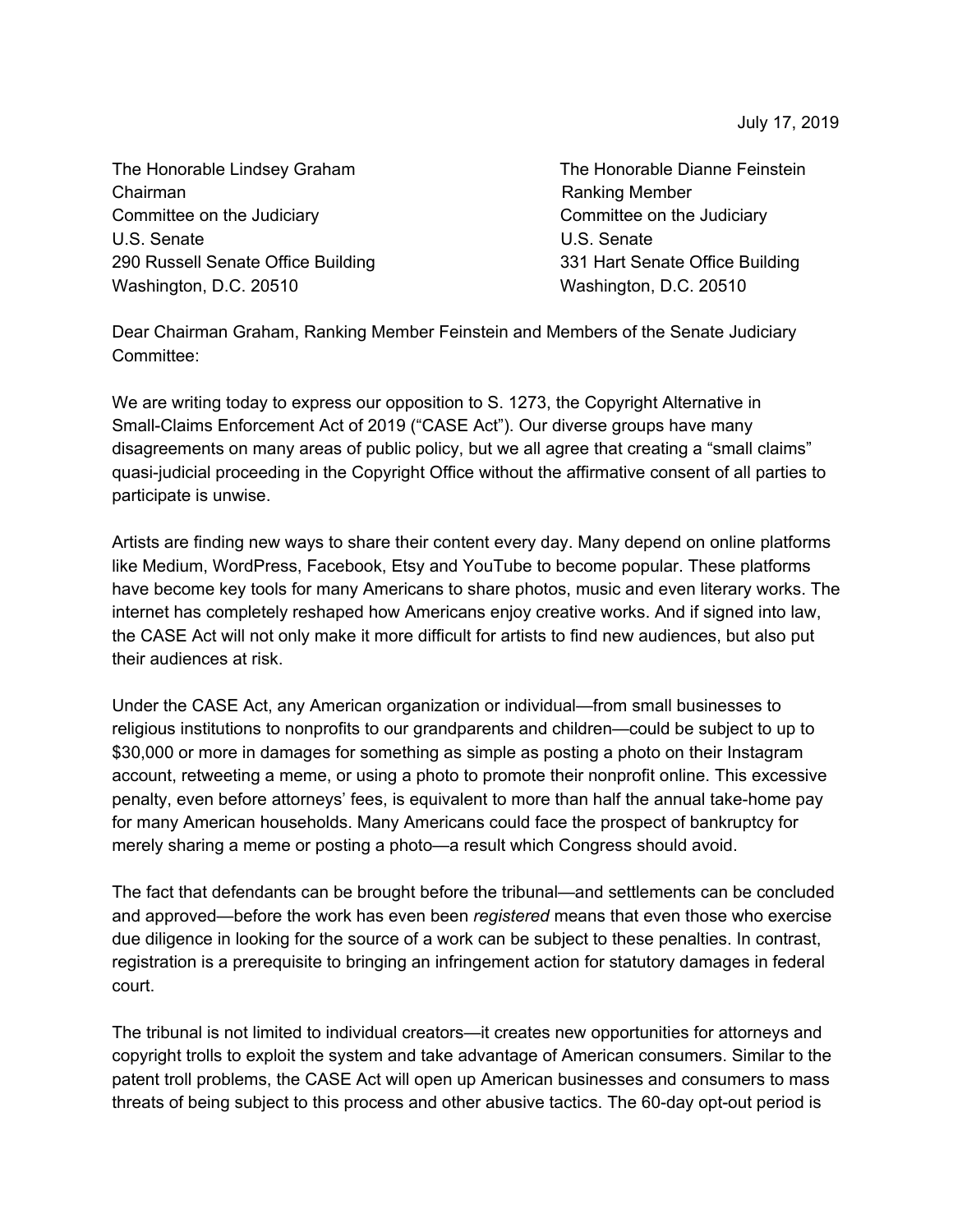not an effective solution, since unsophisticated members of the American public will not understand these new legal procedures and will unintentionally incur default judgments for which they will be liable with no meaningful right to appeal. Ironically, most of the large commercial users that proponents of the legislation complain about will opt out, while small businesses, nonprofits, and individuals will end up being subject to the procedure because they will not understand their opt-out rights in time. Additionally, the threat of an action will lead many Americans with limited resources to pay unscrupulous attorneys to just go away, further incentivizing abusive behavior.

Furthermore, the proposed legislation has many constitutional concerns. It establishes an unprecedented judicial function within the legislative branch, eroding over two centuries of separation of powers *and* the role of Article III courts under our Constitution while removing the constitutional right to a jury trial. Additionally, it denies Americans' rights to due process. The tribunal's ruling would be final in most circumstances, leaving defendants without any appeal or legal recourse, even for clear errors of law. And because the bill grants the Copyright Office the open-ended ability to increase available statutory damages, we are concerned the problem will get worse over time.

We recognize that changes have been made to address some of our concerns, but they don't go far enough. A simple solution that would solve some of these problems would be to require both parties to opt in to the Copyright Office's involvement. In our conversations with the Copyright Office, while they support this legislation, they have not taken a position on the question of opt-out vs. opt-in and would continue to support the legislation if it was amended to be opt-in.

Unfortunately, none of the issues above has even been subject to a hearing in the Senate. The bill is being marked-up without going through the normal vetting and process. Committee members have not had the opportunity to hear from stakeholders on the record on why they support or oppose this legislation, or on ways to improve it. Given the many significant challenges outlined above, the prudent thing at this juncture would be to reject the CASE Act.

We thank you for your time and attention to all of these matters and look forward to working with you on finding the right policy solutions to promote creativity and innovation, without hurting American consumers. We are sympathetic to the difficulties individual artists experience in enforcing their copyrights. However, creating a likely unconstitutional process that will potentially lead to litigation abuse that could bankrupt many Americans, small businesses, and nonprofits is not the right way to proceed. We encourage you to reject the CASE Act and its flawed approach.

Respectfully,

Association of College and Research Libraries Association of Research Libraries